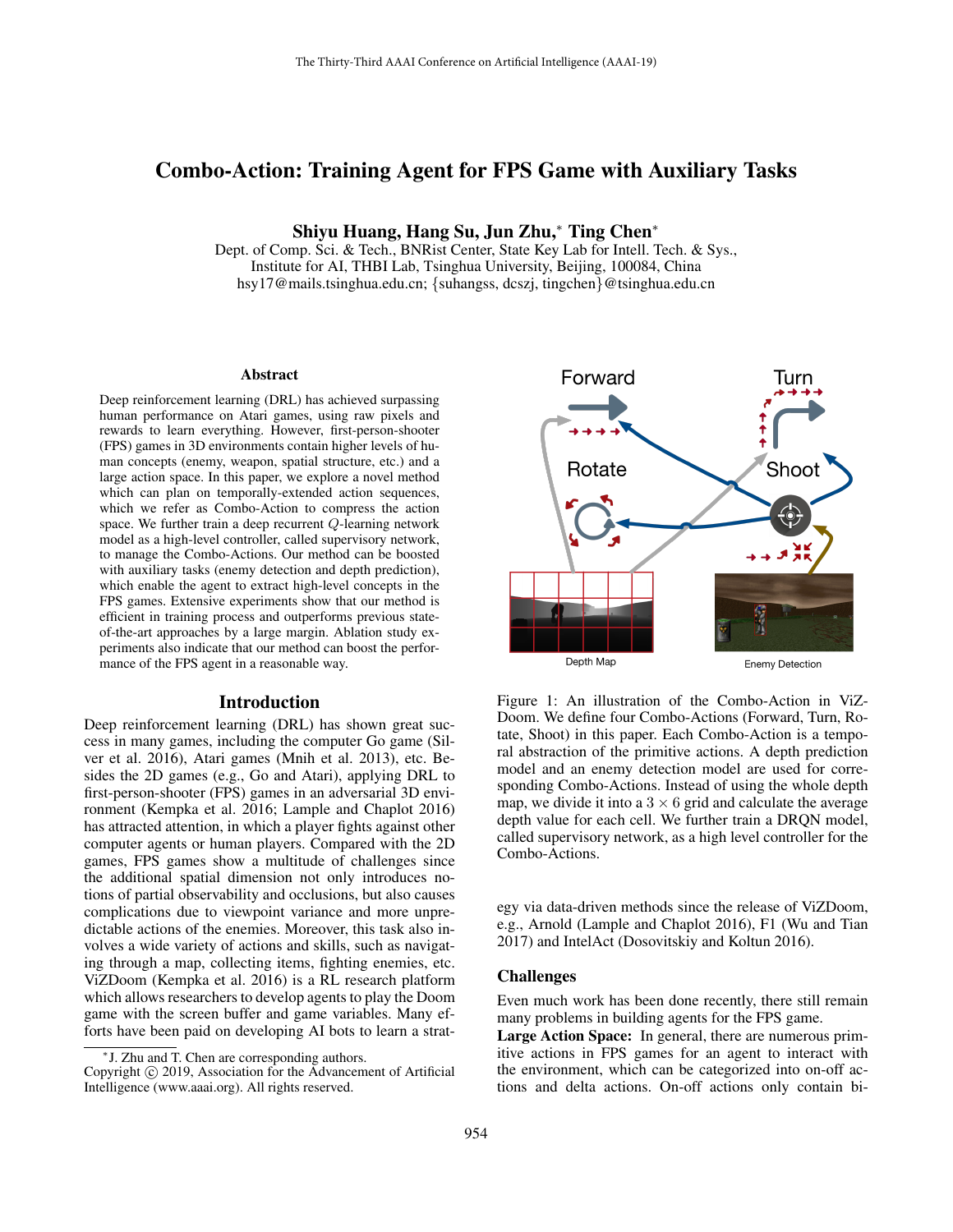nary states, while delta buttons have continuous values. Moreover, the combinations of actions increase exponentially with time steps. This makes the action space very large, and results in the inefficient training process. Previous work (Lample and Chaplot 2016; Wu and Tian 2017; Dosovitskiy and Koltun 2016) selectively abandons many actions to compress the action space, which results in performance loss, e.g., their agents can't change visual angle vertically, making the agent unable to shoot the enemy on a different horizontal plane.

Lack of Prior Knowledge: Humans can learn throughout their lives and can utilize prior knowledge to complete new tasks quickly. However, reinforcement learning algorithms often learn a new task from scratch, which makes them requiring far more experience than humans during training. Although large amounts of research seeks to improve the sample efficiency of reinforcement learning algorithms, there are few studies in incorporating prior knowledge into reinforcement learning. In FPS games, for example, it is vital to recognize some basic concepts(enemy, weapon, spatial structure, etc.). But it is hard to extract such information in a single end-to-end RL model.

Disharmonious Actions: Disharmonious actions often occur in previous trained agents, i.e., actions are not meaningful between step to step. For example, sometimes the agent will turn left and right repeatedly and remain where it is. Previous work (Wu and Tian 2017) only tried to relieve this problem by manually detecting this situation in test period and could do nothing for the RL model.

#### Our Proposal

To address the aforementioned issues, we develop a novel method that can plan on temporally-extended action sequences, which we refer as Combo-Action. We trained a deep recurrent Q-learning network(DRQN) as a supervisory network to manage the Combo-Action. Our method enables the reinforcement learning algorithm to be boosted with auxiliary tasks and prior knowledge.

Combo-Action: We propose a kind of micro-action, called Combo-Action, in this paper. The Combo-Action is built on a series of primitive actions, which can complete a specific sub-task. These action combinations are adopted to RL training, which compresses the action space sharply and allows us to obtain the optimal value function within a practical time and memory limitation. This method also guides the agent for a better exploration during training.

Auxiliary Tasks: Previous methods prefer to use an end-toend neural network to play the FPS game. However, a single model is hard to handle a complex task. Our method develops extra two sub-tasks simultaneously, i.e., enemy detection task and depth prediction task. This decoupling makes the debugging process to be more intuitionistic. Moreover, the auxiliary networks extract high-level concepts from the observation, which provides useful information to the executing of Combo-Action.

Our method can alleviate disharmonious-action problem by defining reasonable Combo-Actions. The priori knowledge in Combo-Actions can emit more reasonable primitive actions. Interestingly, experiment shows that even the random choosing of Combo-Actions can yield not-bad performance.

Supervisory Network: To manage the switch between different Combo-Actions, a high-level controller should be applied. In this paper, we use an LSTM (Hochreiter and Schmidhuber 1997) based recurrent neural network for the Q-learning model. Our supervisory network can work harmonically with other auxiliary networks during test period.

Contributions: The contributions of our work are as follows: (1) Our method can compress the original action space sharply, which improves the training efficiency and exploration ability. (2) Our method can fuse priori knowledge and basic concepts into the RL, which reduces the training difficulty and boosts the performance of the trained agent. (3) Our method can alleviate disharmonious-action problem by defining reasonable Combo-Actions for the FPS game.

# Background

In this section, we briefly review the deep Q-learning and deep recurrent Q-learning network. We also present some work related to our method and the efforts made in the FPS game AI research field.

# Deep Q-learning

Deep Q-learning can learn a policy by interacting with the environment. At each step, the agent obtains current state  $s_t$  of the environment, gives out an action according to its policy, and receives a reward  $r_t$ . The goal of the  $Q$ -learning algorithm is to maximize the expected sum of discounted rewards  $R_t = \sum_{t'=t}^{T} \gamma^{t'-t} r_{t'}$ , where T is the terminating time, and  $\gamma \in [0, 1]$  is a discount factor. The action value function, called Q-function, takes two inputs: state s and action a, and returns the expected future reward:  $Q^{\pi}(s, a) =$  $\mathbb{E}[R_t|s_t = s, a_t = a]$ . In Deep Q-learning(Sutton, Barto, and others 1998), a neural network parameterized by  $\theta$  is used as an estimate of the optimal Q-function. To optimize the Q-function, the temporal difference error is taken as the loss function:

$$
L(\theta) = \mathbb{E}_{s,a,r,s'}[(Q_{target} - Q_{\theta}(s,a))^2],
$$
 (1)

where  $Q_{target} = r + \max_{a'} Q_{\theta}(s', a').$ 

Deep Recurrent Q-learning Network(DRQN): Typically, the task for reinforcement learning should be Markovian. However, the observation(e.g. partial field of vision in 3D FPS game) for the agent is not Markovian, and this is considered as a partially observable Markov decision process(POMDP). To allay this problem, a memory module is often required, which can be used to store the history information. (Hausknecht and Stone 2015) introduced the Deep Recurrent Q-Networks(DRQN). DRQN applies a recurrent neural network into DRL, and LSTM (Hochreiter and Schmidhuber 1997) is often used on the top of the normal DQN model. In our project, we use DQRN as our basic reinforcement learning model. We present some related work in following sub-sections.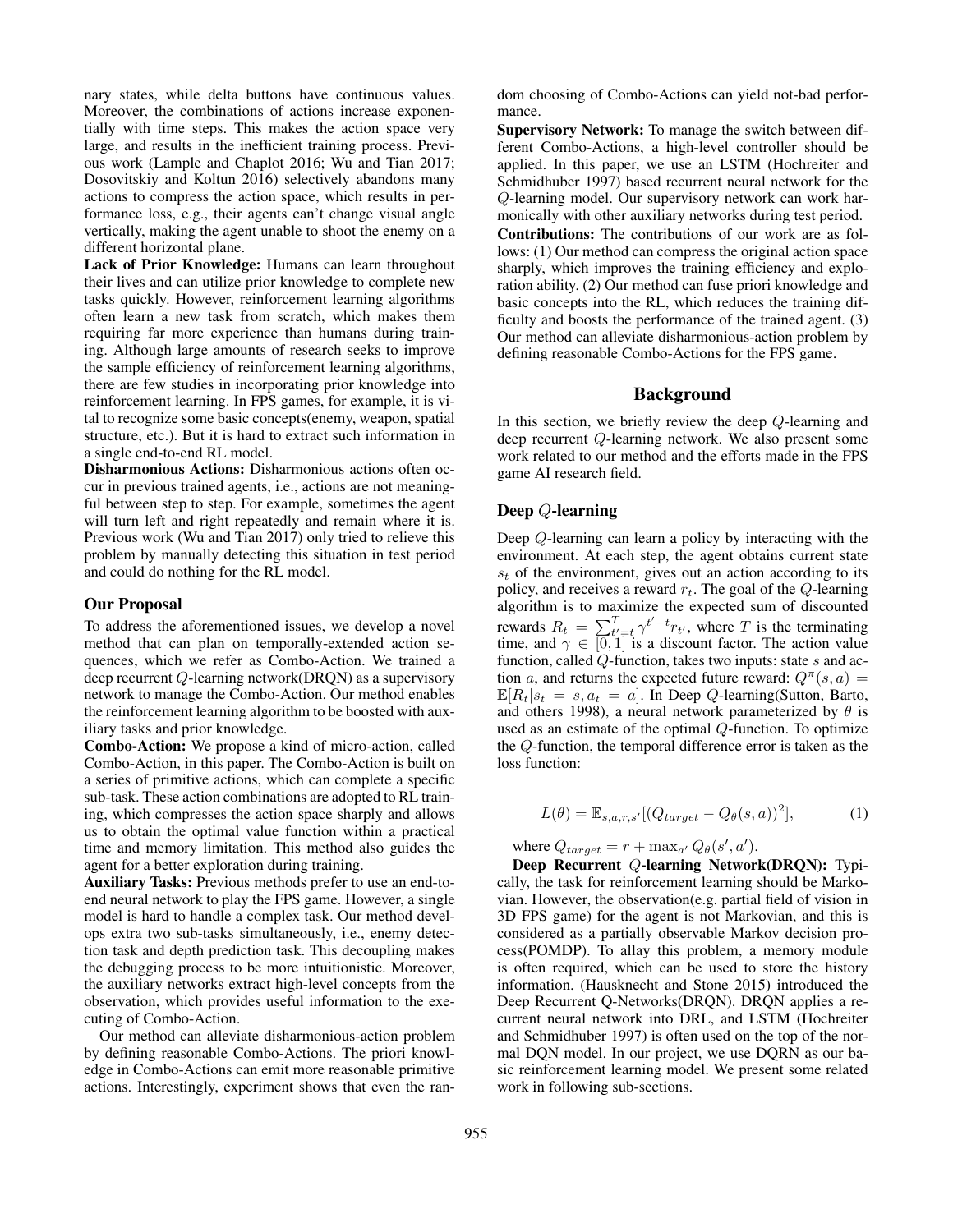# Reinforcement Learning with Temporal Abstractions

Temporally extended actions have proven very useful in speeding up learning process, ensuring robustness and fusing prior knowledge into AI systems (Sutton, Precup, and Singh 1999; Precup 2000; He, Brunskill, and Roy 2010; Tessler et al. 2017). (Precup 2000) proposed the options framework, which involves abstractions over the space of actions and extends traditional MDP setting to a semi-Markov decision process (SMDP). (He, Brunskill, and Roy 2010) defined the Macro-Actions to partially observable Markov decision process(POMDP). (Bacon, Harb, and Precup 2017) proposed a method that can learn options autonomously from data. (Arulkumaran et al. 2016) trained a supervisory network to manager the "option heads" on the policy network. (Frans et al. 2017) used the "mete-learning" concept to construct an end-t-end hierarchical RL algorithm. Our Combo-Action is inspired by these ideas of temporal abstractions and we further incorporate the supervised signals into the building of Combo-Actions.

# Reinforcement Learning with Auxiliary Tasks

Although reinforcement learning algorithms are trained with reward signals from the environment, it's interesting to study how to use the supervised signals to help the training process. (Mirowski et al. 2016) used two auxiliary tasks, i.e., depth prediction and loop closure classification to help the navigation task. They illustrated that the performance was dramatically improved via these additional auxiliary tasks. (Bhatti et al. 2016) used SLAM and Faster-RCNN (Ren et al. 2015) to boost the inputs of the observation for reinforcement learning algorithm. (Lample and Chaplot 2016) augmented the deep Q-learning model via training RL and object prediction simultaneously. Instead of using auxiliary tasks for inputs or outputs of the RL algorithms, our auxiliary tasks(detection and depth prediction) cooperatively work with Combo-Action.

# Reinforcement Learning for FPS Game

Early attempts of building FPS AI players focused on the manually-designed rule-based approaches (van Waveren 2001), which is not robust and time-consuming to tune the rules in many complicated situations. Recently, researchers have deployed deep reinforcement learning into 3D firstperson shooter (FPS) games, e.g., the Doom game (Kempka et al. 2016). Arnold (Lample and Chaplot 2016) used game frames and trained an action network using Deep Recurrent Q-learning and a navigation network with DQN, it outperformed the built-in AI of the Doom game. IntelAct (Dosovitskiy and Koltun 2016) modeled the Doom AI bot training in a supervised manner by predicting the future values of game variables (e.g., health, amount of ammo, etc) and acting accordingly. F1 (Wu and Tian 2017) combined the Asynchronous Advantage Actor-Critic (A3C) model with curriculum learning to train the bot step by step. However, most of these works implement the algorithm with primitive actions, without the ability to extract a variety of semantic concepts and abstractions (enemy position, environment

space, etc.). It makes the decision space large and sparse, yielding the learning process with low efficiency. Our proposed method can extract meaningful concepts with auxiliary networks from the environment and yield more powerful performance.

# Methodology

In this section, we first introduce our method in a general form, and then illustrate how we design Combo-Actions for the FPS game and how we train each part in this framework.

#### Framework Overview



Figure 2: The overall architecture of our method. The framework contains three main parts, i.e., a supervisory network, auxiliary networks and the action mapping function. The supervisory network is a high-level controller for the Combo-Action, and auxiliary networks deal with the environment information. The action mapping function can map the Combo-Action and auxiliary network's outputs into a series of primitive actions.

Figure 2 shows the architecture of our method. ViZDoom provides an interactive environment for an agent to get information from the environment and post actions to control its behavior. Our goal is to improve the performance of the agent with auxiliary tasks.

Let the Combo-Action space be  $\mathcal C$  and the original action space be A. Let the output of supervisory network be  $C_t = f_{\theta}(s_t)$ , where  $C_t \in \mathcal{C}$  is a Combo-Action that the supervisory network  $f_{\theta}(\cdot)$  chooses under state  $s_t$  at time step t, and  $\theta$  is the parameters of the network. The  $\theta$  is learned from scratch using reinforcement learning algorithm. There is a mapping function which can map the Combo-Action  $C$  to a series of primitive actions. We define the mapping as  ${a_i}_t = h(C_t; g_1(s_t), g_2(s_t), \cdots), i = 1, 2, 3...$ , where  $g_j(\cdot)$  is an auxiliary network.  $g_j(\cdot)$  is a supervised trained neural network which can provide useful information for  $h(\cdot)$ . The output  $g_i(\cdot)$  can be formalized as a vector  $x_i$ , and  $x_i$  can be considered as the parameters of the mapping function  $h(\cdot)$ . The posted actions  $\{a_i\}$  will be temporally scheduled by  $h(\cdot)$  and sent to the environment for more sophisticated control.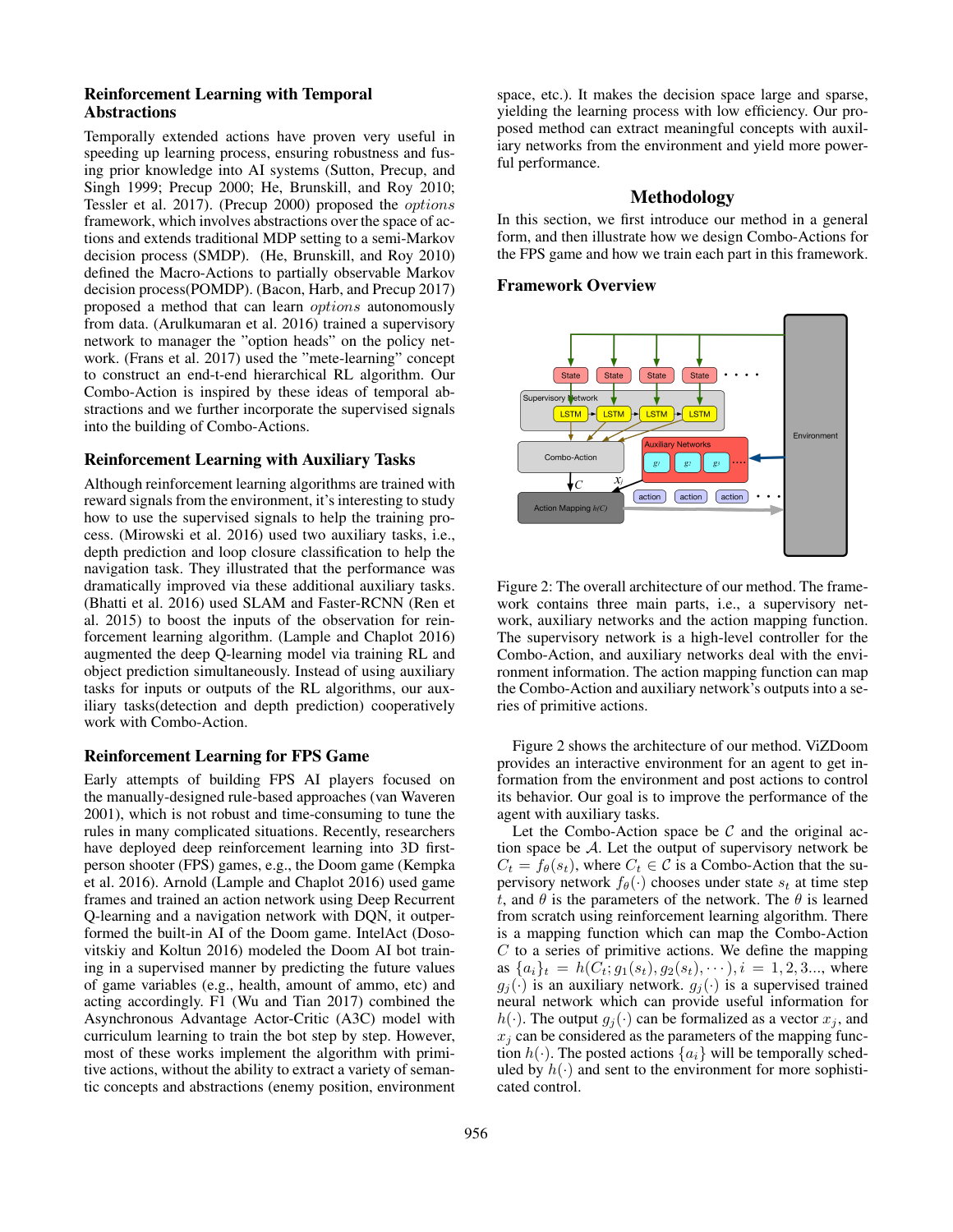# Combo-Actions Design for FPS Game

In this section, we introduce the Combo-Actions for ViZ-Doom. A Combo-Action  $C \in \mathcal{C}$  is a kind of macro actions built on a set of primitive actions and it is the output of the supervisory network. We first define three Combo-Actions:  $Forward(F)$ ,  $Turn(T)$  and  $Rotate(R)$ . We also define a Shoot(S) Combo-Action, which is applied to every time step. We also design two auxiliary networks: detection network and depth prediction network. ViZDoom provides APIs to generate the ground truths for both tasks, which enables training networks with supervised manner. Figure 1 shows the example of Combo-Actions in ViZDoom.

Detection The recognition of enemies is quite important for FPS games. We design a convolutional neural network to detect the enemy in the game. The network takes RGB images as input and outputs predicted bounding boxes of enemies. Our detection algorithm, named as RPNmini enables end-to-end training and satisfies the real-time requirement while maintaining high average precision.

Depth Prediction There are kinds of maps in the ViZ-Doom and the textures can be various in a scene. The structures or textures make little sense for the movement of the game player. The depth map can offer enough spatial information for the navigation. We design a small convolutional neural network to predict the depth of current visual input. This network takes RGB images as input and outputs predicted depth map. To simplify this task, the depth map is separated into 18 parts equably with 3 rows and 6 columns, and Figure 1 shows the example of the partition.

Forward This Combo-Action means the agent need keep moving forward. The depth values at middle two columns are used to calculate the number of steps the agent should execute for the 'move forward' action. The bigger the depth values are, the longer steps will be applied.

Turn This Combo-Action means the agent need turn a certain degree to change its direction. The depth map is used to calculate how many degrees the agent should turn. The agent will always turn to the most commodious area. In the implementation, the agent will execute four 'turn-90-degree' actions to capture the full vision of the environment, and then choose out the direction with maximal depth value.

Rotate Although Forward and Turn are enough for agent's movement, FPS games are partially observed for the agent and sometimes the agent gets injured without finding any enemy in its direction. The Rotate Combo-Action is designed to help the agent to find the enemy out of its current visual field. This Combo-Action lets the agent turn 360 degree to scout the environment with executing four fixed 'turn-90-degree' actions. Once the agent finds enemies, it will switch to Shoot Combo-Action. Experiment shows that this Combo-Action can improve the performance of the agent to a certain extent.

Shoot Shoot is the most important Combo-Action in FPS game playing, because it directly decides how many scores the agent can get. The detection model is used for this

Combo-Action. Once there is an enemy, other Combo-Actions will be stopped, and the agent will target to the enemy based on the bounding box and it will fire the gun when the cross-hair within in the bounding box. When there is no enemy detected, this Combo-Action will do nothing.

Aiming fast-moving enemy ahead is a common skill in FPS game playing. To add this skill to the Shoot Combo-Action, we record the action history of the agent, and when we detect out that it turns to one direction repeatedly, we double the turning degree for ahead aiming. Experiment shows that aiming ahead can provide a performance boost.

Supervisory Network A supervisory network is trained to manage the Combo-Actions. There are three Combo-Actions which can be chosen by the supervisory network, i.e., Forward, Turn and Rotate, and the Shoot Combo-Action is applied to the every step. We use a recurrent neural network to construct the deep Q-learning algorithm. At each step, the supervisory network takes an image and two game variables(healthy value and ammo number) as inputs and outputs a hidden state and the Q-value for each Combo-Action. The hidden state is then fed to next step and the Combo-Action with maximal Q-value will be executed.

#### Training Detection Network

Detection Dataset: Training a high performance detection model requires a large dataset. We collect a set of labeled images for training and testing from the ViZDoom environment. We also flip the images for data augmentation. In total, we generate 30, 000 RGB images together with object labels. There is only one class of game object in the dataset– enemy. The resolution of the image is  $576 \times 1024$  pixels. We then split our dataset into 3 partitions: *Train*: *Validate* :*Test*, with ratios 70%:20%:10%.

RPNmini: Similar to FasterRCNN (Ren et al. 2015), our detection model, named RPNmini, divides the input image into an  $M \times N$  grid and assigns k anchors for each cell. During training, we match the default anchors to the ground truths with the best jaccard overlap (Erhan et al. 2014). Each grid cell predicts  $k$  bounding boxes (each bounding box has 4 values to indicate its location) and each bounding box predicts  $C + 1$  classes, where C is the number of object types, and the extra one class is for background. The predictions for bounding boxes can be encoded as an  $M \times N \times k \times 4$ tensor and the predictions for classes can be encoded as an  $M \times N \times (C + 1)$  tensor. Our experiments show that RP-Nmini can have 30 times speed-up during inference without degradation in performance compared with other baselines (Ren et al. 2015; Huang and Ramanan 2017).

Training Loss: Our model is learned from scratch without any pre-trained weights for initialization. The overall objective loss function is a weighted sum of the localization loss and the classification loss:

$$
L_{obj} = \frac{1}{N} (L_{class} + \lambda_{loc} L_{loc}),
$$
 (2)

where  $N$  is the batch size,  $L_{loc}$  is the sum-squared error in bounding box prediction and  $L_{class}$  is the softmax loss in classification. We also add a hyper-parameter  $\lambda_{loc} = 0.5$  to adjust the localization error.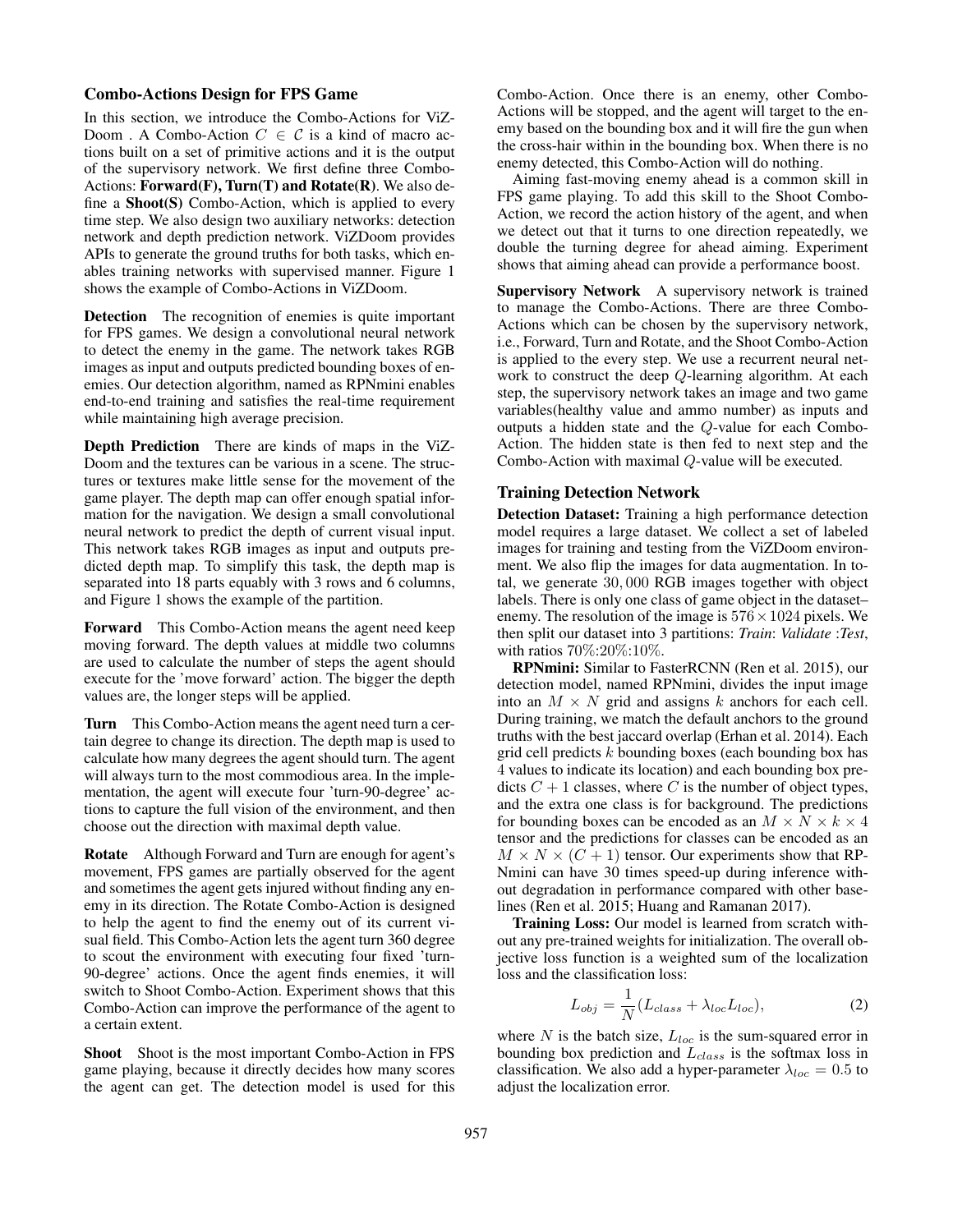| ~~ | NIP<br>ֿי ה <i>י</i> | $\sim$<br>l 6s | $MP^{\sim}$<br>$^{\prime}$ S.<br>the contract of the contract of the | $\sim$<br>$\times$ 8s | . MP <sup><math>\sim</math></sup><br>$\overline{\phantom{a}}$ | 4608<br>$\cap$<br>$E\Gamma$<br>$\sim$ | $E$ $C$ 100. |
|----|----------------------|----------------|----------------------------------------------------------------------|-----------------------|---------------------------------------------------------------|---------------------------------------|--------------|

Table 1: The architecture of depth prediction model.  $C3 \times 3 \times 32s1$  = convolutional layer with  $3 \times 3$  kernel, stride 1 and number of output planes 32. MP2×2s2 = MaxPooling layer with  $2 \times 2$  kernel, stride 2. FC4608×128 = fully connected layer with input size 4068, output size 128. Each convolutional and fully connected layer is followed by a ReLU, except for the last output layer. Dropout (Srivastava et al. 2014) with ratio 0.5 is used during training.

Fast Inference: In practical application, we only use the bounding boxes whose confidence is over 0.998. To accelerate this inference time, we first filter out the bounding boxes whose confidence is below 0.998 and whose range is out of the size of the image. This step can remove most of the uncorrelated bounding boxes and improve precision.

### Training Depth Prediction Network

The depth prediction network is a tiny convolutional neural network with two fully connected layer on the top. It takes a RGB image as input. The size of the image is  $144 \times 256$ pixels. For each depth map, we first normalize it between [0, 1], then divide it into a  $3\times 6$  grid and calculate the average depth value for each cell. As a result, 18 values are used as the ground truths for training the depth prediction network. The depth prediction task can be formalized as a regression problem, and the objective loss is the Mean Squared Error (MSE) in depth prediction:

$$
L_{depth} = \frac{1}{N} \sum_{i}^{N} \sum_{j}^{18} (y_i^j - f_{depth}(s_i)^j)^2,
$$
 (3)

where  $N$  is the batch size,  $y_i$  is the ground truth for image  $s_i$ , j is the index of the j-th depth value and  $f_{depth}(\cdot)$  is the depth prediction function. Table 1 shows the architecture of the depth prediction model. Dropout (Srivastava et al. 2014) with ratio  $0.5$  is used during training. In this paper, we collected 10,000 images for training and use extra 2000 images as validation dataset.

#### Training Supervisory Network

We train a deep recurrent Q-learning Network(DRQN) as our supervisory network. The DRQN model gets one image( $60 \times 108$  pixels) and two game variables(healthy value and ammo number) as inputs at each step and outputs the selection of Combo-Action. We use experience replay (Lin 1993) to offline training the model. The agent trajectories are stored in a replay memory, and the Q-learning updates are done on randomly sampled batches of experiences from the replay memory. Specifically, we use a history length of 5 to update the LSTM module.  $\epsilon$ -greedy strategy is used during training: with a probability  $\epsilon$  the next action is selected randomly, and with probability  $1 - \epsilon$  according to the network's choice. We set  $\epsilon$  starting from 1 and then progressively decaying to 0.1. The ground truths of bounding boxes and depth map can be directly used during training, so the auxiliary networks are only used during test. We follow the DRQN architecture setting in Arnold (Lample and Chaplot 2016).

Reward Shaping: Reward shaping (Ng, Harada, and Russell 1999) has to been shown to be an effective trick for RL training in a complicated environment. We found it helpful to give the agent a positive reward proportional to the displacement the agent makes, which pushes it to explore the environment. We also give positive reward to agent when picking up useful items(health, weapons and ammo). We give negative reward when it looses health and positive reward when it finds enemies. These two rewards encourage it to encounter more enemies. The rewards will be summed up during the executing period of the Combo-Action and the overall rewards will be given to the Combo-Action when the Combo-Action is finished or stopped. We summarize the rewards used in this paper as bellow:

- positive reward for finding new enemies.
- positive reward for object pickup (health, weapons and ammo)
- negative reward for loosing health
- positive reward proportional to the displacement it makes.

### Experiments

In the experiments, we investigated how the Combo-Action influences the RL training process and how each part of our method influences the performance. We hold a league match for different algorithms to display the effectiveness of our method. We also compare our detection model with other baselines to exhibit our designed model is more precise and faster. In the following experiments, all the agents are evaluated under death-match scenario:

Death-match scenario: In the death-match scenario, all agents are put into the same environment to combat against each other. The score for the agent is called Frags, which is defined as the total number of killings minus the number of suicides.

#### Combo-Action Training

The ViZDoom provides build-in agents, which can make reasonable movements in the environment. All the agents are trained and tested with build-in agents.

Combo-Action Version: We trained the Combo-Action version agent on 10 different maps with 7 build-in Doom agents. Our agent plays 10 minutes per epoch to collect training data, and the supervisory network is optimized with RMSProp algorithm and with batch size of 32.

No-Rotate Version: We trained a no-Rotate version agent under the same setting, which the only difference is we drop the Rotate Combo-Action from the original Combo-Action version agent.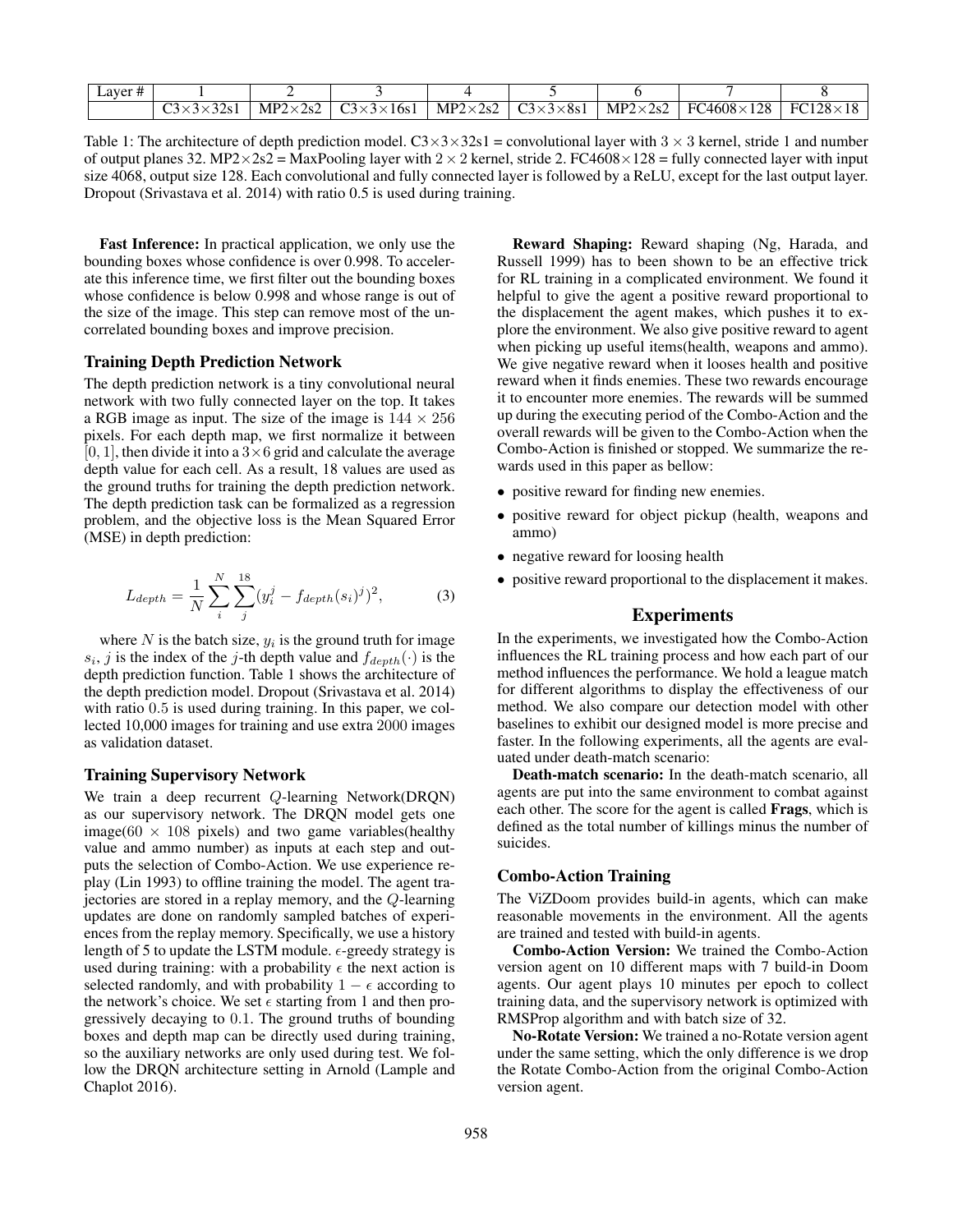| Frags Deaths Map01 |  | Map02   Map03   Map04 |  |  |  | $\vert$ Map05 $\vert$ Map06 $\vert$ | Man07 | Man08 |  | Map $091$ | Man10 | Mean                                                                                                                                                                                                                                                                                                                                                                                      |
|--------------------|--|-----------------------|--|--|--|-------------------------------------|-------|-------|--|-----------|-------|-------------------------------------------------------------------------------------------------------------------------------------------------------------------------------------------------------------------------------------------------------------------------------------------------------------------------------------------------------------------------------------------|
| Marvin             |  |                       |  |  |  |                                     |       |       |  |           |       | $\left[2.3\right]$ $\left[11.0\right]$ $\left[0.5\right]$ $\left[17.6\right]$ $\left[0.9\right]$ $\left[5.3\right]$ $\left[2.6\right]$ $\left[2.2\right]$ $\left[0.3\right]$ $\left[8.8\right]$ $\left[2.9\right]$ $\left[19.1\right]$ $\left[2.5\right]$ $\left[14.4\right]$ $\left[10.2\right]$ $\left[23.8\right]$ $\left[1.1\right]$ $\left[11.2\right]$ $\left[0.8\right]$ $\left[2$ |
| <b>IntelAct</b>    |  |                       |  |  |  |                                     |       |       |  |           |       | 7.6 11.9 2.0 20.5 5.1 3.8 3.4 21.0 4.6 14.0 5.2 21.5 4.5 13.1 2.8 14.6 4.5 13.1 0.3 24.3 4.0 15.78                                                                                                                                                                                                                                                                                        |
| YanShi             |  |                       |  |  |  |                                     |       |       |  |           |       | $\frac{5.9}{13.8}$ $\frac{13.8}{13.3}$ $\frac{17.9}{3.8}$ $\frac{3.8}{4.3}$ $\frac{14.8}{16.3}$ $\frac{16.1}{3.8}$ $\frac{17.2}{7.8}$ $\frac{7.8}{16.4}$ $\frac{11.5}{13.8}$ $\frac{13.8}{9.4}$ $\frac{16.7}{13.0}$ $\frac{13.0}{19.3}$ $\frac{9.83}{15.02}$                                                                                                                              |
| Arnold             |  |                       |  |  |  |                                     |       |       |  |           |       | 8.8 9.4 7.7 21.4 2.2 4.6 1.4 22.4 9.9 15.4 9.9 16.0 6.8 15.1 4.0 16.9 12.3 19.7 6.6 24.0 6.96 16.49                                                                                                                                                                                                                                                                                       |
| Ours               |  |                       |  |  |  |                                     |       |       |  |           |       | $20.5$ 9.8 $28.6$ 14.3 $2.3$ 3.0 $36.1$ 16.2 $23.3$ 5.5 $40.8$ 11.1 $30.5$ 8.9 14.8 11.0 37.1 9.5 $44.6$ 11.9 $27.86$ 10.12                                                                                                                                                                                                                                                               |

Table 2: Our method vs previous methods in death-matches. All agents are put into the same unknown environment, and they are evaluated 10 rounds per map, 10 minutes per round. The average Frags and Deaths for each map are reported. Results show that our proposed method outperforms other methods by a large margin.

Normal Version: We also trained a normal version agent, which doesn't use Combo-Action. In the normal version, we follow the setting of the Arnold (Lample and Chaplot 2016), which only uses primitive actions.

Evaluation: We saved the agents at every 40 training epochs and evaluated them on two set of maps, and each set contains 10 maps. The first set of maps are used for training, which means the agent has seen the maps. The second set of maps are unknown to the agents. The agent will play on each map with 7 build-in agents for 10 minutes and the average Frags will be computed over each map set.



Figure 3: The evaluation results along with training process. (a) The agents are test on 10 known maps with build-in Doom agents. (b) The agents are test on 10 unknown maps with build-in Doom agents. Compared with normal DRQN method, Combo-Action methods show an enormous leverage in performance and convergence speed.

Figure 3 shows the evaluation results along with training process. The agent trained with Combo-Action(Combo-Action version and No-Rotate version) achieves better performance and faster convergence speed. Interestingly, the randomly initialized agent in Combo-Action setting yields a good start line. This is because our Combo-Actions and auxiliary tasks give it some basic skills to play the FPS game. Compared with the no-Rotate version, we can tell that Rotate Combo-Action can improve the performance, and we further prove this point in Section 4.4.

#### Combo-Action Evaluation

Our Method vs Previous Methods: We let our trained agent combat with other state-of-the-art methods under

death-match scenario. We choose 10 maps and put all agents into the same environment to play against each other. To our knowledge, we are the first in experiment to exhibit the performances of different methods under the same environment, and previous work only evaluated their agents with build-in Doom agents. To evaluate the agents, we chose 10 different maps, evaluated 10 rounds for each map and 10 minutes per round.

Baselines: (1) Arnold (Lample and Chaplot 2016): The agent was trained with DRQN and it took the first place in Track2 of ViZDoom AI Competition 2017. (2) IntelAct (Dosovitskiy and Koltun 2016): The agent was trained with future prediction and it took the first place in Track2 of ViZDoom AI Competition 2016. (3) YanShi (mihahauke ): The agent used a two-stages structure, which contains perception module and planning module. It took the second place in Track2 of ViZDoom AI Competition 2017. (4) Marvin (mihahauke ): The agent is trained with supervised replay of human play plus reinforcement learning. It took the forth place in Track2 of ViZDoom AI Competition 2017.

Table 2 shows the average Frags and Deaths on each map. Results show that our method gets the highest Frags and lowest Deaths on most of the maps. Compared with other end-to-end RL algorithms, our proposed method gets better performance and generalization on unknown maps.

ViZDoom AI Competition: We participated in the ViZ-Doom AI Competition 2018 to evaluate our agent. In the competition, all the participants need to submit their own agents and fight against each other on unknown maps. In this competition, our simplified agent achieved the first place in public-rank round and second place in private-rank round.

# Detection Evaluation

Hyperparameters: We trained RPNmini for about 200, 000 steps with a batch size of 256, a momentum of 0.9 and a decay of 0.0005. Our learning rate schedule is as follows: For the first 195, 000 steps we start at a high learning rate  $10^{-3}$ . Then we continue training with  $10^{-4}$  for 3,000 steps, and finally  $10^{-5}$  for 2,000 steps.

To evaluate the detection model, we follow the evaluation protocol of the Caltech pedestrian dataset (Dollar et al. 2012), which use ROC curves for 2D bounding box detection at overlap of 50% and 70%.

Baselines: We compare our approach with the following baselines: (1) Faster-RCNN: A deep neural network detec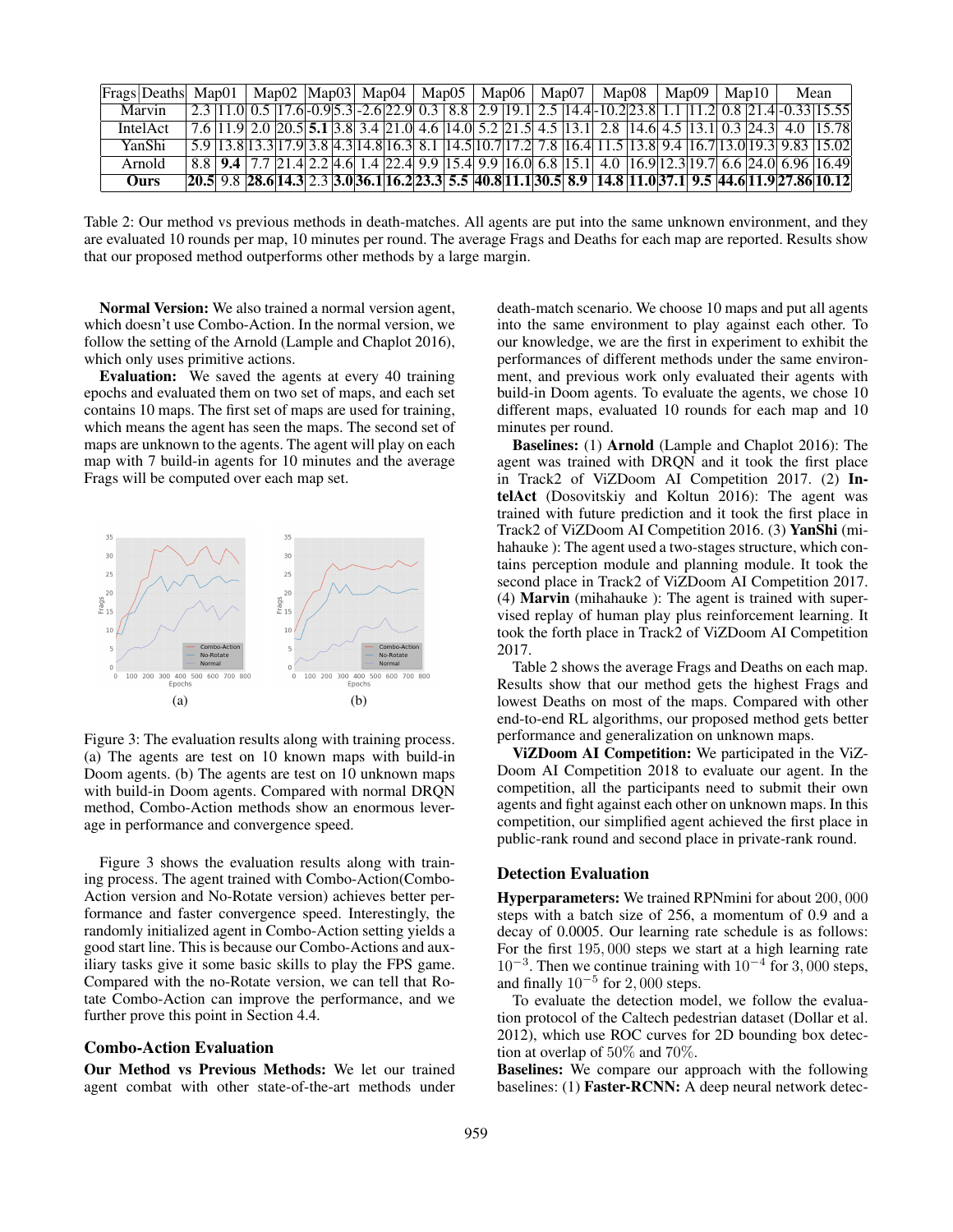tor (Ren et al. 2015) using region proposals and classification pipeline, which is based on Resnet-101 (He et al. 2016). (2) RPN+: A deep neural network detector (Huang and Ramanan 2017) based on VGG16. All the detectors are trained and evaluated on the same dataset.

| Detector             | 50% overlap | 70% overlap | time  |
|----------------------|-------------|-------------|-------|
| $RPN+$               | 47.59%      | 90.53%      | 0.63s |
| <b>FasterRCNN</b>    | 22.71\%     | 48.85%      | 0.61s |
| <b>RPNmini(ours)</b> | $19.6\%$    | 36.98%      | 0.02s |

Table 3: Average miss rate of different detectors and the last column is the inference time of different methods. RPNmini not only achieves the best performance, but also use the least reference time.

Table 3 shows the average miss rate and time consuming of different detectors. We can see that our RPNmini detector achieves the best detection performance with minimal time cost. RPNmini can complete detection mission at 50 fps, which meets the real-time requirement in FPS game playing.

# Ablation Investigation

In the ablation investigation, we want to answer following three questions: (1) How the Rotate Combo-Action influences the performance. (2) How the aiming ahead strategy influences the performance. (3) What if Combo-Actions are randomly chosen.

Scenario Construction: There are three questions mentioned above, so there are two options for each question and totally eight combinations. Accordingly, we construct eight different agents based on the combinations. We put all the eight agents into the same environment, which follows the death-match setting. We evaluated the agents on 10 maps with 10 round per map and 10 minutes per round. The average Frags and Hits over 100 matches are calculated. The Hits is defined as the number of effective hits the agent deals to its enemies.

|        |            |       | no Rotate   | with Rotate |             |  |  |
|--------|------------|-------|-------------|-------------|-------------|--|--|
|        |            | Frags | <b>Hits</b> | Frags       | <b>Hits</b> |  |  |
| random | no ahead   | 14.87 | 171.98      | 16.50       | 186.65      |  |  |
|        | with ahead | 13.44 | 153.03      | 17.62       | 189.17      |  |  |
| normal | no ahead   | 19.58 | 205.96      | 20.09       | 214.44      |  |  |
|        | with ahead | 18.74 | 198.83      | 26.35       | 269.59      |  |  |

Table 4: Average Frags and Average Hits under eight different scenarios for ablation investigation. All the agents are put into the same environment. All the agents are evaluated on 10 maps with 10 rounds per maps, 10 minutes per round.

Table 4 shows results of different scenarios. We can draw the following conclusions from the results:

(1) The Rotate Combo-Action can improve the agent's performance. The Rotate helps the agent to scout the environment and gives it more opportunities to find enemies.

(2) Aiming ahead is useful when the agent acts in reasonable manner. In some unreasonable setting, the history of the actions will mislead the aiming ahead strategy, which can result in performance degradation.

(3) Even the Combo-Actions are randomly chosen, the agent can still yield not-bad performance. This indicates that the priori knowledge in the Combo-Action gives the basic FPS playing skills to the agent. Our previous experiments also prove priori knowledge can alleviate the training difficulty for the FPS game.

# **Conclusion**

We have explored the method which applied Combo-Action in a famous FPS game. Our method can utilize priori knowledge and extra supervised signal to boost the ability of the agent. And the reduced action space makes the training process more efficient and let the agent behave in a more harmonious manner. Experiments show that our trained agent gains a significant performance improvement compared with previous approaches. Up to present, all the agents for ViZDoom are trained with build-in agents and recent researches (Conitzer and Sandholm 2007; Silver et al. 2017; Bansal et al. 2017) show that self-play will result in more powerful agents and reduce human biases. In the future work, we'd like to form the death-match task as a multiagent problem and try to train the agent in a self-play scenario.

# Acknowledgments

This work was supported by the National Key Research and Development Program of China (No.2017YFA0700904), NSFC projects (Nos. 61620106010, 61621136008, 61332007), the MIIT Grant of Int. Man. Comp. Stan (No. 2016ZXFB00001), Tsinghua Tiangong Institute for Intelligent Computing, the NVIDIA NVAIL Program and a Project from Siemens. We thank Dong Yan, Jia Xu and Peng Sun for inspiring discussions.

# References

Arulkumaran, K.; Dilokthanakul, N.; Shanahan, M.; and Bharath, A. A. 2016. Classifying options for deep reinforcement learning. *arXiv preprint arXiv:1604.08153*.

Bacon, P.-L.; Harb, J.; and Precup, D. 2017. The optioncritic architecture. In *AAAI*, 1726–1734.

Bansal, T.; Pachocki, J.; Sidor, S.; Sutskever, I.; and Mordatch, I. 2017. Emergent complexity via multi-agent competition. *arXiv preprint arXiv:1710.03748*.

Bhatti, S.; Desmaison, A.; Miksik, O.; Nardelli, N.; Siddharth, N.; and Torr, P. H. 2016. Playing doom with slamaugmented deep reinforcement learning. *arXiv preprint arXiv:1612.00380*.

Conitzer, V., and Sandholm, T. 2007. Awesome: A general multiagent learning algorithm that converges in selfplay and learns a best response against stationary opponents. *Machine Learning* 67(1-2):23–43.

Dollar, P.; Wojek, C.; Schiele, B.; and Perona, P. 2012. Pedestrian detection: An evaluation of the state of the art. *IEEE transactions on pattern analysis and machine intelligence* 34(4):743–761.